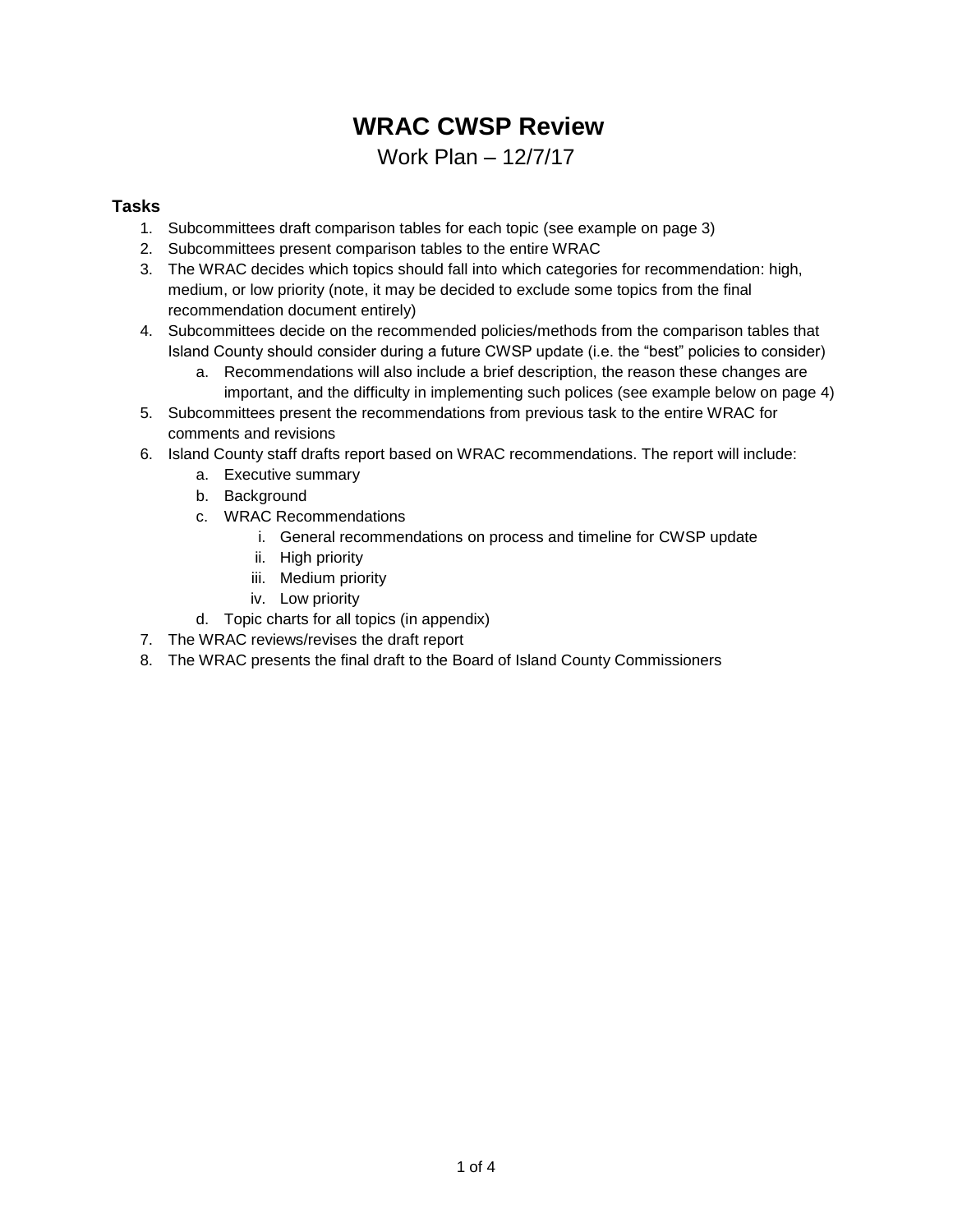## **WRAC Subcommittee and Topics**

## **A. Long Range Planning Subcommittee**

*Topics:*

- Assessment of related & adopted plans (e.g. comprehensive plans, water resource management plans, capital facilities plans, etc.)
- Financial viability standards/guidance
- Implementation Plan
- Identification of future service areas and service area agreements
- New laws/regulations (e.g. municipal water law)

## **B. Design/Capacity Analysis Subcommittee**

*Topics:*

- Minimum area wide water system design standards, including fire flow performance standards
- Estimating water use demand (current/future)
- **Estimating county-wide water system capacity**

## **C. Coordination/Procedures Subcommittee**

*Topics:*

- Assessment of potential joint-use or shared water system facilities and/or management programs
- Special procedures to handle disputes over water system boundaries
- Regulations on satellite system management
- Regulations on private wells within existing water system service areas
- Receivership procedures/standards
- Procedures for authorizing new water systems in the critical water supply service area

## **D. Environmental Subcommittee**

*Topics:*

- Water conservation standards/guidance
- Direct aquifer recharge
- Wellhead protection standards
- Guidance on groundwater management or monitory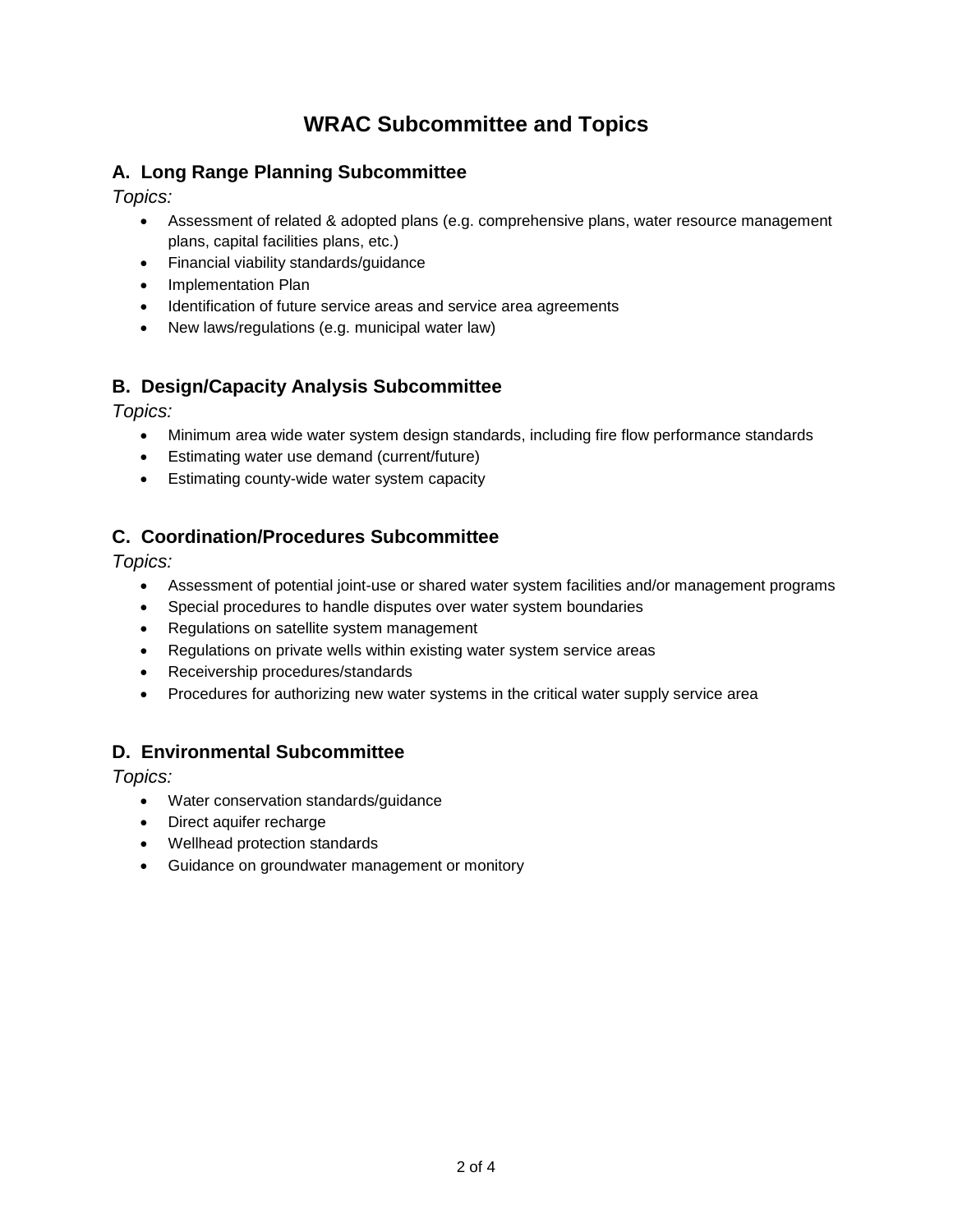### **EXAMPLE OF A COMPARISON TABLE**

|                         | <b>Island County Pizza</b>                                   | <b>Pizza Hut</b>                                                                                                                       | <b>Papa Murphy</b>                                                        | <b>Little Caesar</b>                                           | <b>MODs Pizza</b>                            |
|-------------------------|--------------------------------------------------------------|----------------------------------------------------------------------------------------------------------------------------------------|---------------------------------------------------------------------------|----------------------------------------------------------------|----------------------------------------------|
| <b>Policies/Methods</b> | • Dine in only                                               | • Online ordering<br>• Delivery<br>• Lunch buffet                                                                                      | • Take home freshly<br>made pizzas and<br>the customer bakes<br>at home   | • Hot and ready<br>pizzas (cheese,<br>pepperoni, or<br>veggie) | • Custom made to<br>order personal<br>pizzas |
| Advantages              | • None                                                       | • Customer does not<br>have to order in<br>person<br>• Customer does not<br>have to leave their<br>home<br>• Quick lunch time<br>meals | • Can be purchased<br>when convenient<br>and cooked several<br>days later | • No wait times for<br>standard pizzas<br>• Inexpensive        | • Extensive variety<br>• Quick ordering      |
| Disadvantages           | • More expensive<br>• Longer wait times<br>• Must be present | • Longer wait times<br>• Delivery not<br>available to<br>customer's further<br>from the store                                          | • The customer must<br>have access to an<br>oven                          | • Limited options<br>• Pizza may not be as<br>fresh            | • More expensive<br>• Smaller sizes          |

## **Topic - Customer Convenience**

\*Policy/methods recommendations (example on the next page) will be drafted based on these comparison tables.